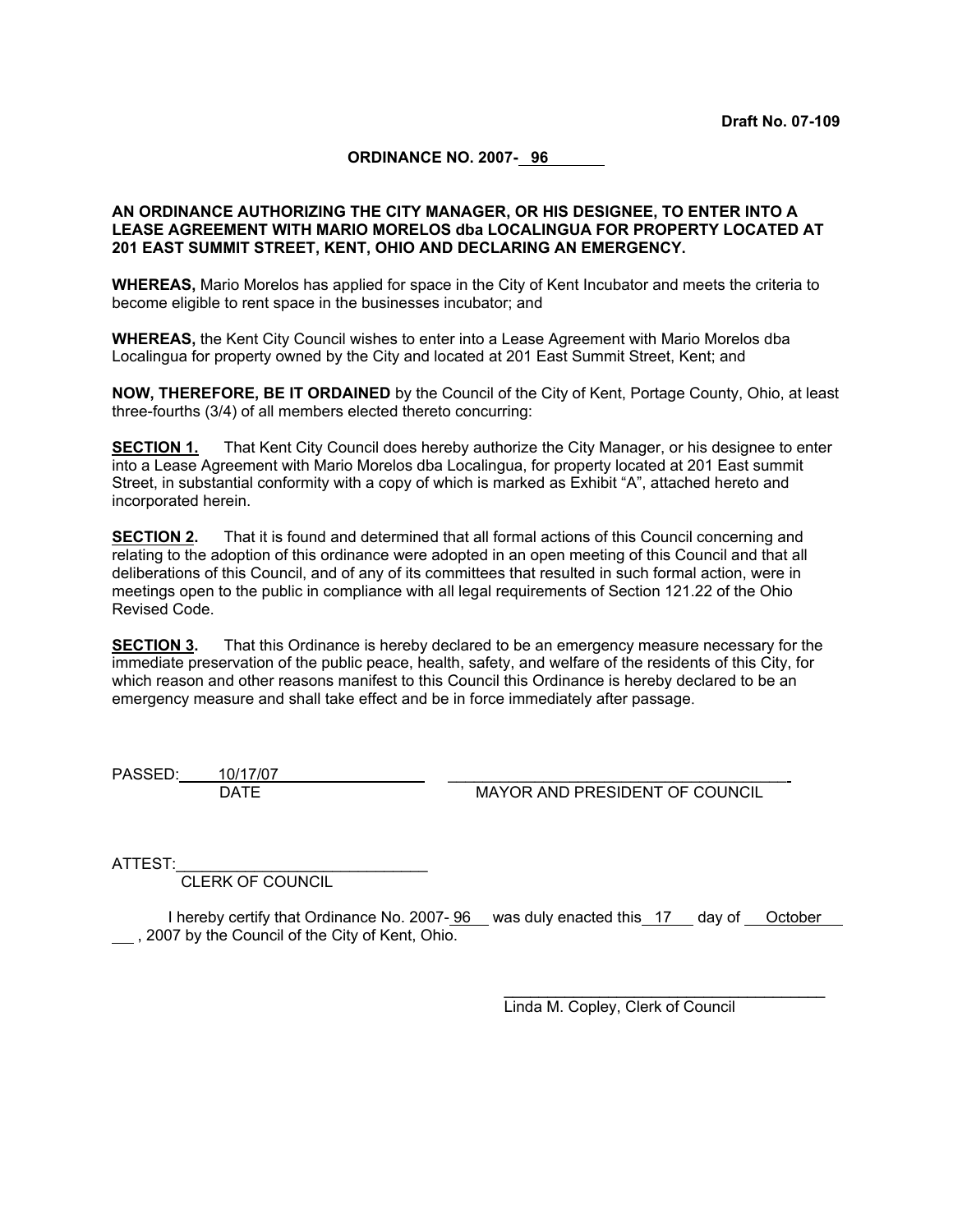# **EXHIBIT "A"**

# **DRAFT**

#### **COMMERCIAL PROPERTY LEASE**

THIS LEASE is made between the CITY OF KENT, Ohio as "Lessor", and MARIO MORELOS dba LOCALINGUA "Lessee".

### **SECTION I Description of Leased Premises**

Lessor agrees to lease to Lessee and Lessee agrees to lease from Lessor, the 880 square foot of space as presently constituted known as 201 East Summit Street, referred to below as "the premises" in the City of Kent, Portage County, State of Ohio, referred to below as the building.

# **SECTION II Term**

The space is leased for a term beginning on November 1, 2007 and to end October 31, 2012, or on an earlier time and date as this lease may terminate as provided below, except that, if the date falls on a Sunday or a holiday, then this lease shall end at midnight on the business day which precedes the abovementioned date. By agreement of the parties, the lease may be extended beyond October 31, 2012. In addition, this lease may be terminated at any time by agreement of the parties with a ninety- (90) day notice period.

## **SECTION III Rent**

The total annual rent for:

- 1. November1, 2007 through October 31, 2008 (year one) is the sum of \$2,640.00, which is payable in twelve (12) equal monthly \$220.00 installments, in advance, on the first day of each calendar month during the term, beginning October 1, 2007.
- 2. The lease rate for November 1, 2008 through October 31, 2009 will be \$264.00 per month or \$3,168.00 annually.
- 3. The rate for the term commencing November 1, 2009 and ending October 31, 2010 will be \$286.00 per month or \$3,432.00 annually.
- 4. Finally, the rate for the term commencing November 1, 2010 and ending September October 31, 2012 will be \$289.66 per month or \$3,476.00 annually.

# **SECTION IV**

# **Use and Occupancy**

Lessee agrees to use and occupy the premises for a full-service, foreign language translation agency and other related services. All related services to be provided at this location other than foreign language translation must be approved by the City Administration prior to occupancy. Lessor represents that the premises may lawfully be used for the stated purpose.

# **SECTION V**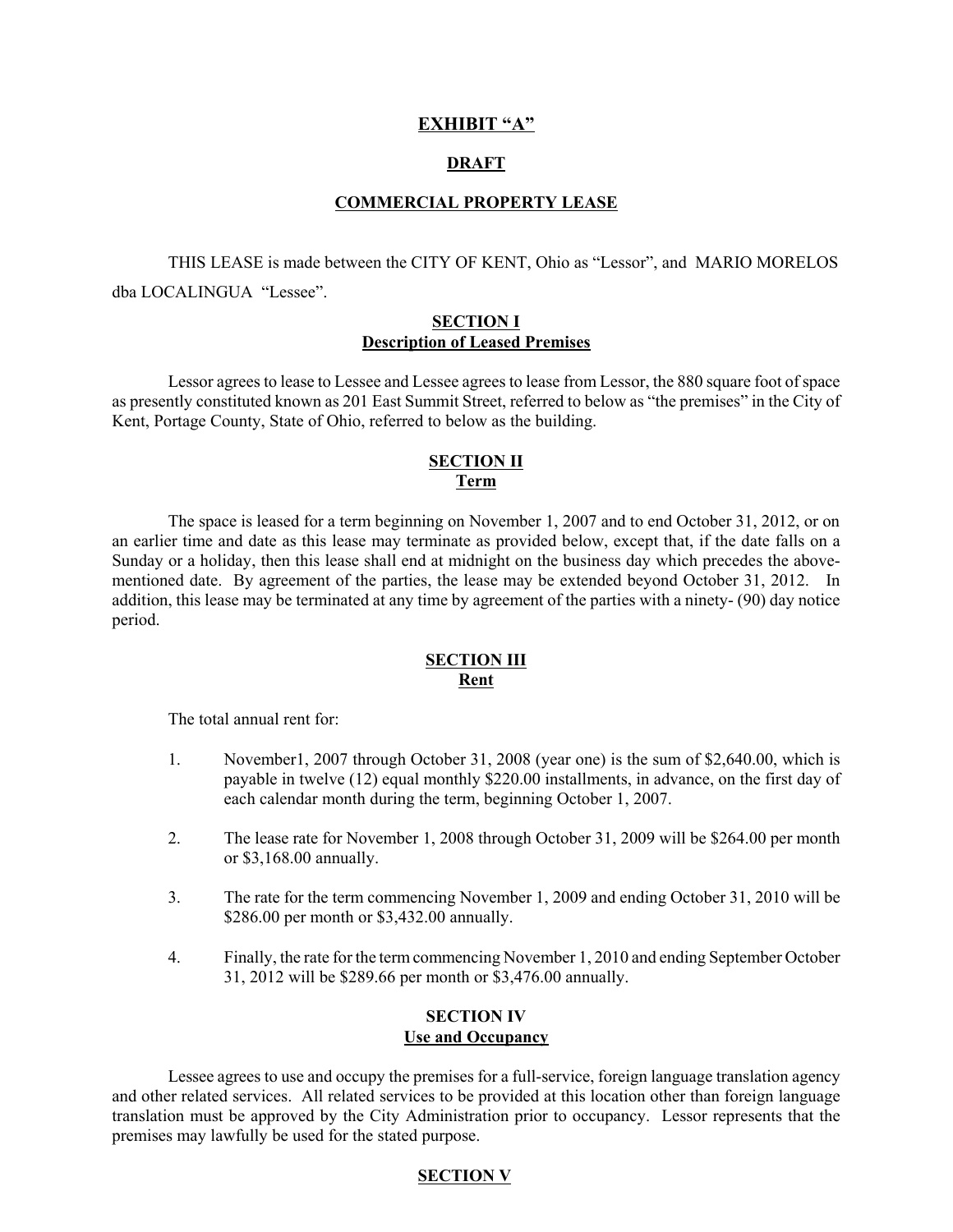#### **Place for Payment of Rent**

Lessee shall pay rent, and any additional rent as provided below, to Lessor at Moneypenny Realty & Management, LLC, 237 East Main Street, PO Box 1073, Kent, Ohio 44240. Lessor may designate in writing another location for payment of rent, without demand and without counterclaim, deduction, or setoff.

# **SECTION VI Care and Repair of Premises**

Lessee shall not commit any act of waste and shall take good care of the premises and the fixtures and appurtenances on it, and shall, in the use and occupancy of the premises, conform to all laws, orders, and regulations of the federal, state, and municipal governments or any of their departments. Lessor shall make all necessary repairs to the premises, except where the repair has been made necessary by misuse or neglect by Lessee or Lessee's agents, servants, visitors or licensees. All improvements made by Lessee to the premises which are attached to the premises so that they cannot be removed without material injury to the premises, shall become the property of Lessor upon installation.

Not later than the last day of the term Lessee shall, at Lessee's expense, remove all of Lessee's personal property and those improvements made by Lessee which are not the property of Lessor, including trade fixtures, cabinet work, movable paneling, partitions and the like; repair all injury done by or in connection with the installation or removal of the property and improvements; and surrender the premises in as good condition as they were at the beginning of the term, reasonable wear, and damage by fire, the elements, casualty, or other cause not due to the misuse or neglect by Lessee or Lessee's agents, servants, visitors or licensees, excepted. All property of Lessee remaining on the premises after the last day of the term of this lease shall be conclusively deemed abandoned and may be removed by Lessor, and Lessee shall reimburse Lessor for the cost of the removal. Lessor may have any property left on the premises stored at Lessee's risk and expense.

Lessor shall be responsible for snow removal from the parking lot and sidewalks.

# **SECTION VII Alterations, Additions or Improvements**

Lessee shall not, without first obtaining the written consent of Lessor (by and through the City Service Director), make any alterations, additions or improvements in, to or about the premises.

The premises shall be returned to their original conditions (as of November 1, 2007) by Lessee when they vacate the premises.

Lessor agrees to address the following matters: NONE

### **SECTION VIII Prohibition Against Activities Increasing Fire Insurance Rates**

Lessee shall not do or permit any activity on the premises, which will cause an increase in the rate of fire insurance on the building.

#### **SECTION IX Disposal of Waste or Refuse Matter**

Lessee shall not permit the disposal of waste or refuse matter on the leased premises or anywhere in or near the building.

Lessee agrees to pay for trash service for the premises leased. Lessee shall comply with any recycling rules, regulations and ordinances imposed. Lessor may charge Lessee for inappropriate disposal of trash.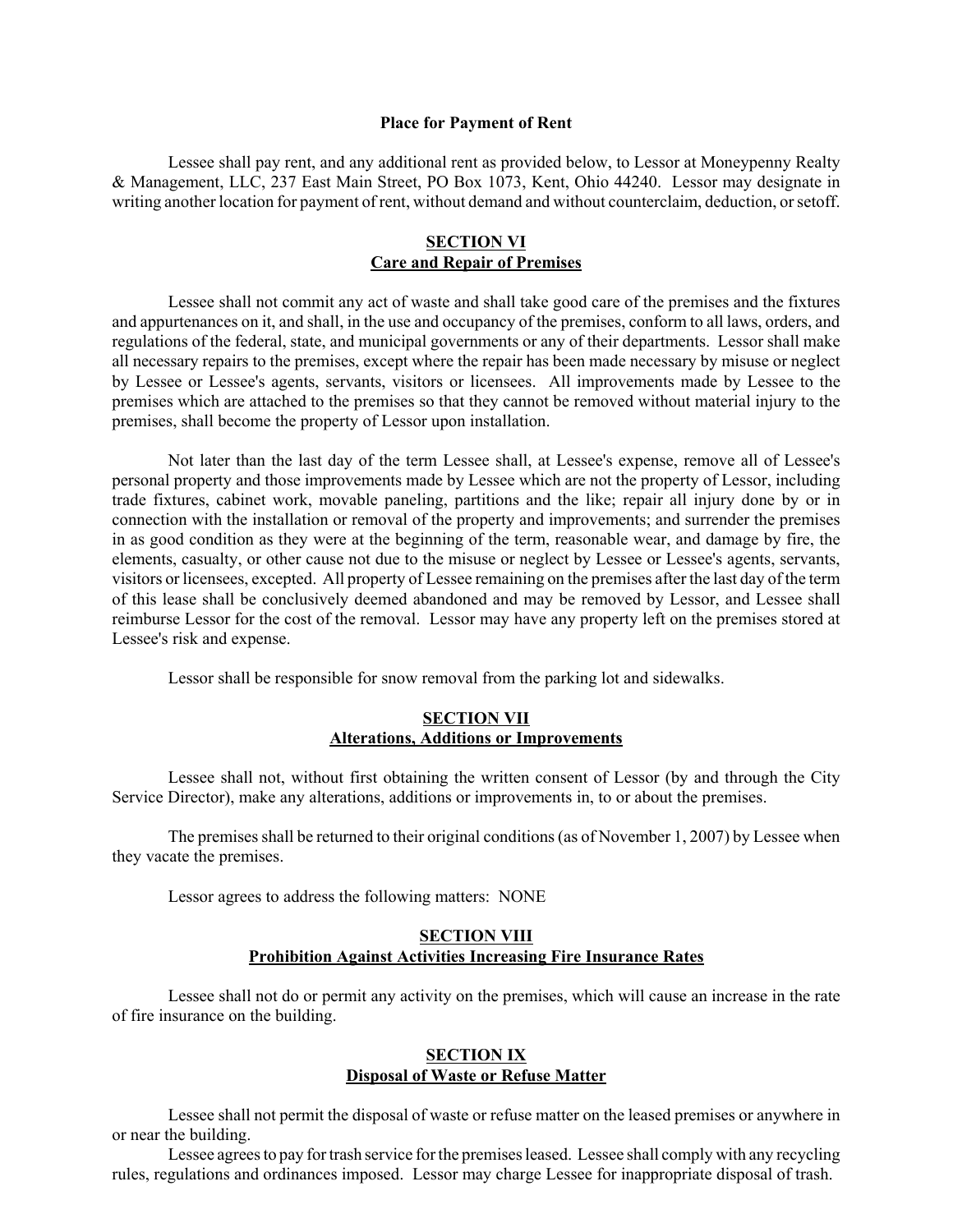# **SECTION X Abandonment**

Lessee shall not, without first obtaining the written consent of the Lessor, abandon the premises, or allow the premises to become vacant or deserted.

### **SECTION XI Assignment of Sublease**

Lessee shall not, without first obtaining the written consent of the Lessor, assign, mortgage, pledge, or encumber this lease, in whole or in part, or sublet the premises or any part of the premises. This covenant shall be binding upon the legal representatives of Lessee, and upon every person to whom Lessee's interest under this lease passes by operation of law, but shall not apply to an assignment or subletting to the parent or subsidiary of a corporate Lessee or to a transfer of the leasehold interest occasioned by a consolidation or merger involving Lessee.

### **SECTION XII Compliance with Rules and Regulations**

Lessee shall observe and comply with any rules and regulations which may exist, which are made part of this agreement, and with any further reasonable rules and regulations as Lessor may prescribe, on written notice to the Lessee, for the safety, care, and cleanliness of the building and the comfort, quiet, and convenience of other occupants of the building.

### **SECTION XIII Heat**

Lessee agrees to pay for the heating of the premises leased.

### **SECTION XIV Water**

Lessee agrees to pay for water charges as registered on the water meter and for sewer charges of the premises leased.

### **SECTION XV Electricity**

Lessee agrees to pay for electricity charges of the premises leased.

# **SECTION XVI Damages to Building**

If the building is damaged by fire or any other cause to the extent that the cost of restoration, as reasonably estimated by Lessor, will equal or exceed forty (40) percent of the replacement value of the building, exclusive of foundations, just prior to the occurrence of the damage, then Lessor may, no later than the 15th day following the damage, give Lessee a notice of election to terminate this lease, or if the cost of restoration will equal or exceed forty (40) percent of the replacement value and if the premises are not reasonably usable for the purposes for which they are leased under this agreement, then Lessee may, no later than the 15th day following the damage, give Lessor a notice of election to terminate this lease. In event of either election this lease shall terminate on the third day after Lessor gives notice to Lessee, and Lessee shall surrender possession of the premises within a reasonable time, and the rent, and any additional rent, shall be apportioned as of the date of the surrender and any rent paid for any period beyond that date shall be repaid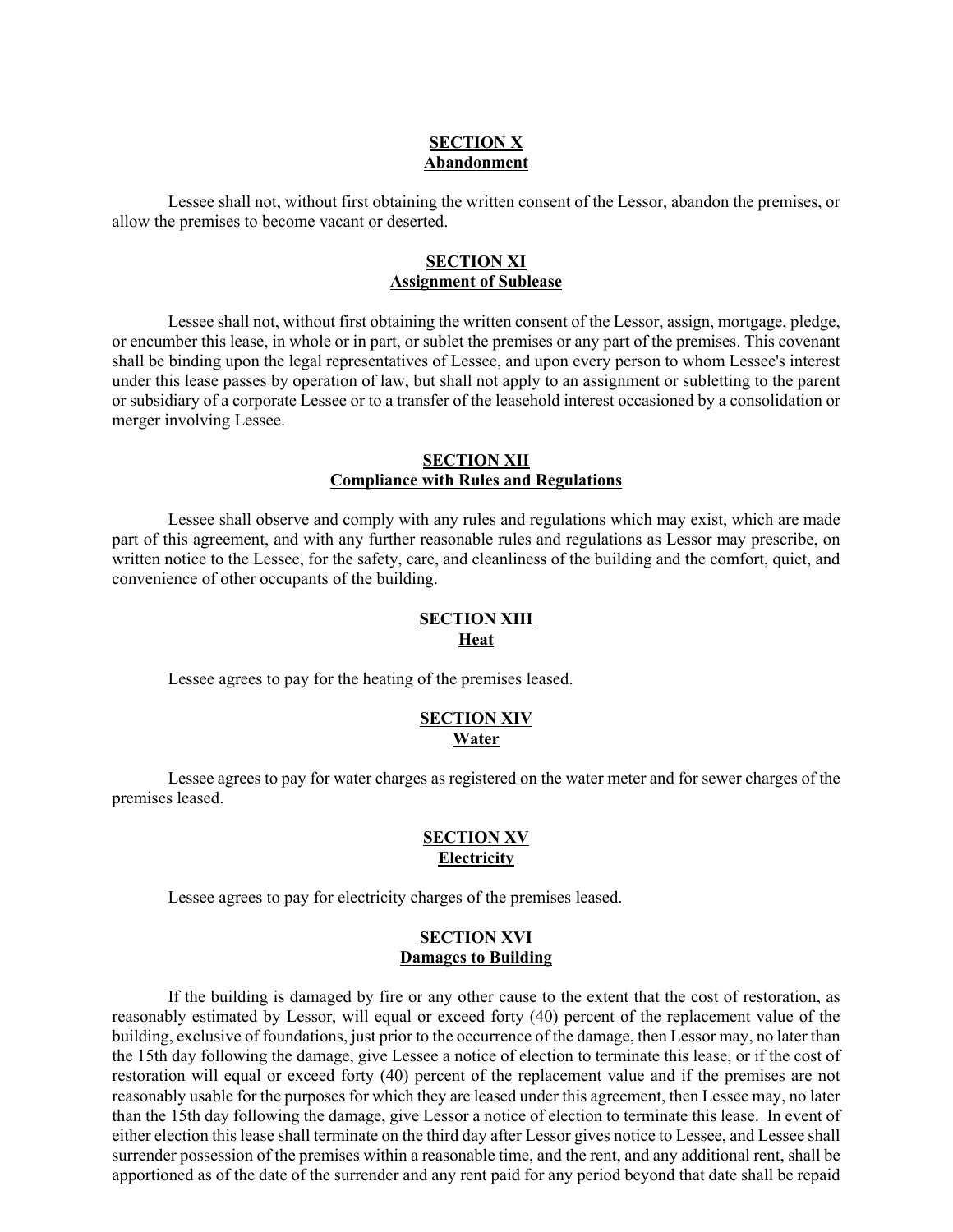to tenant.

In any case in which use of the premises is affected by any damage to the building, there shall be either an abatement or an equitable reduction in rent depending on the period for which and the extent to which the premises are not reasonably usable for the purpose for which they are leased under this agreement. The words "restoration" and "restore" as used in this Section XVI include repairs. If the damage results from the fault of the Lessee, or Lessee's agents, servants, visitors, or licensees, Lessee shall not be entitled to any abatement or reduction of rent, except to the extent, if any, that Lessor receives the proceeds of rent insurance in lieu of the rent.

### **SECTION XVII Waivers of Subrogation**

Notwithstanding the provisions of Section VI of this lease, in any event of loss or damage to the building, the premises and/or any contents, each party shall look first to any insurance in its favor before making any claim against the other party; and, to the extent possible without additional cost, each party shall obtain, for each policy of insurance, provisions permitting waiver of any claim against the other party for loss or damage within the scope of the insurance, and each party, to the extent permitted, for itself and its insurers waives all insured claims against the other party.

### **SECTION XVIII Eminent Domain**

If the cost of restoration as estimated by Lessor amounts to less than forty (40) percent of the replacement value of the building, or if, despite the cost, Lessor does not elect to terminate this lease, Lessor shall restore the building and the premises with reasonable promptness, subject to delays beyond Lessor's control and delays in the making of insurance adjustments between Lessor and its insurance carrier, and Lessee shall have no right to terminate this lease except as provided in this agreement. Lessor need not restore fixture and improvements owned by tenant.

If the premises or any part of the premises or any estate in the premises, or any other part of the building materially affecting Lessee's use of the premises, is taken by eminent domain, this lease shall terminate on the date when title vests pursuant to the taking. The rent, and any additional rent, shall be apportioned as of the termination date and any rent paid for any period beyond that date shall be repaid to Lessee. Lessee shall not be entitled to any part of the award for the taking or any payment in lieu of payment, but Lessee may file a claim for any taking of fixtures and improvements owned by Lessee, and for moving expenses.

# **SECTION XIX Lessor's Remedies on Default**

If Lessee defaults in the payment of rent, or any additional rent, or defaults in the performance of any of the other covenants or conditions of this agreement, Lessor may give Lessee notice of the default. If Lessee does not cure any rent, or additional rent, default within thirty (30) days, or other default within thirty (30) days, after notice is given or if the other default is of a nature that it cannot be completely cured within that period, Lessee does not commence curing within thirty (30) days and thereafter proceed with reasonable diligence and in good faith to cure the default, then Lessor may terminate this lease on not less than three (3) days' notice to Lessee. On the date specified in the notice the term of this lease shall terminate and Lessee shall then quit and surrender the premises to Lessor, but Lessee shall remain liable as provided in Section XX. If this lease is terminated by Lessor, Lessor may at any time after termination resume possession of the premises by any lawful means and remove Lessee or other occupants and its or their effect.

### **SECTION XX**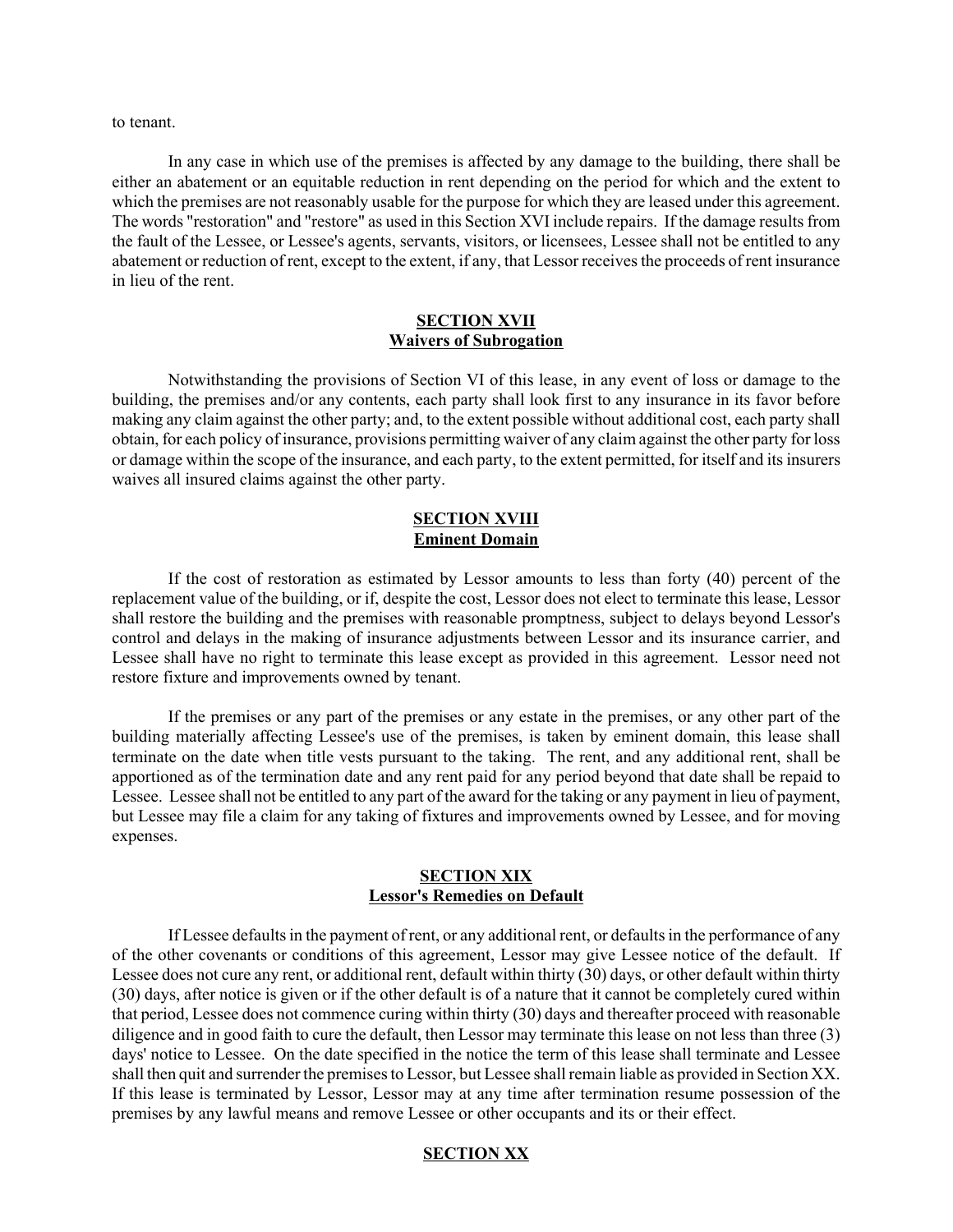#### **Deficiency**

In any case where Lessor has recovered possession of the premises by reason of Lessee's default, Lessor may, at Lessor's option, occupy the premises or cause the premises to be redecorated, altered, divided, consolidated with other adjoining premises, or otherwise changed or prepared for reletting, and may relet the premises or any part of the premises as agent of Lessee or otherwise, for a term or terms to expire prior to, at the same time as, or subsequent to, the original expiration date of this lease, at Lessor's option, and receive the rent as agreed under the lease. Any rent received shall be applied first to the payment of expenses Lessor may incur in connection with the recovery of possession, redecorating, altering, dividing, consolidating with other adjoining premises, or otherwise changing or preparing for reletting, and reletting, including brokerage and reasonable attorneys' fees, and then to the payment of damages in amounts equal to the rent under this agreement and to the cost and expenses of performance of the other covenants of Lessee as provided in this agreement. Lessee agrees, in the above described circumstances, whether or not Lessor has relet, to pay to Lessor damages equal to the rent and other sums agreed to, less the net proceeds of the reletting. The damages shall be payable by Lessee on the several rent days above specified. In reletting the premises, Lessor may grant rent concessions, and Lessee shall not be credited with the concessions. No reletting shall constitute a surrender and acceptance or be deemed evidence of a surrender and acceptance. If Lessor elects, pursuant to this agreement, actually to occupy and use the premises or any part of the premises during any part of the balance of the term as originally fixed or since extended, there shall be allowed against Lessee's obligation for rent or damages as defined in this agreement, during the period of Lessor's occupancy, the reasonable value of the occupancy, not to exceed in any event the rent reserved and the occupancy shall not be construed as a relief of Lessee's liability under this agreement.

Lessee waives all right of redemption to which Lessee or any person claiming under Lessee might be entitled by any law now or later in force. Lessor's remedies under this agreement are in addition to any remedy allowed by law.

# **SECTION XXI Effect of Failure to Insist on Strict Compliance with Conditions**

The failure of either party to insist on strict performance of any covenant or condition of this agreement, or to exercise any option contained in this agreement, shall not be construed as a waiver of the covenant, condition, or option in any other instance. This lease cannot be changed or terminated orally.

# **SECTION XXII Collection of Rent from any Occupant**

If the premises are sublet or occupied by anyone other than Lessee and Lessee is in default under this agreement, or if this lease is assigned by Lessee, Lessor may collect rent from the assignee, subtenant, or occupant, and apply the net amount collected to the rent reserved. The collection shall not be deemed a waiver of the covenant against assignment and subletting, or on acceptance of the assignee, subtenant, or occupant as lessee, or a release of Lessee from further performance of the covenants contained in this agreement.

### **SECTION XXIII Subordination of Lease**

This lease shall be subject and subordinate to all underlying leases and to mortgages and trust deeds which now or subsequently affect the leases or the real property of which the premises form a part, and also to all renewals, modifications, consolidations, and replacement of the underlying leases and the mortgages and trust deeds. Although no instrument or act on the part of Lessee shall be necessary to effectuate the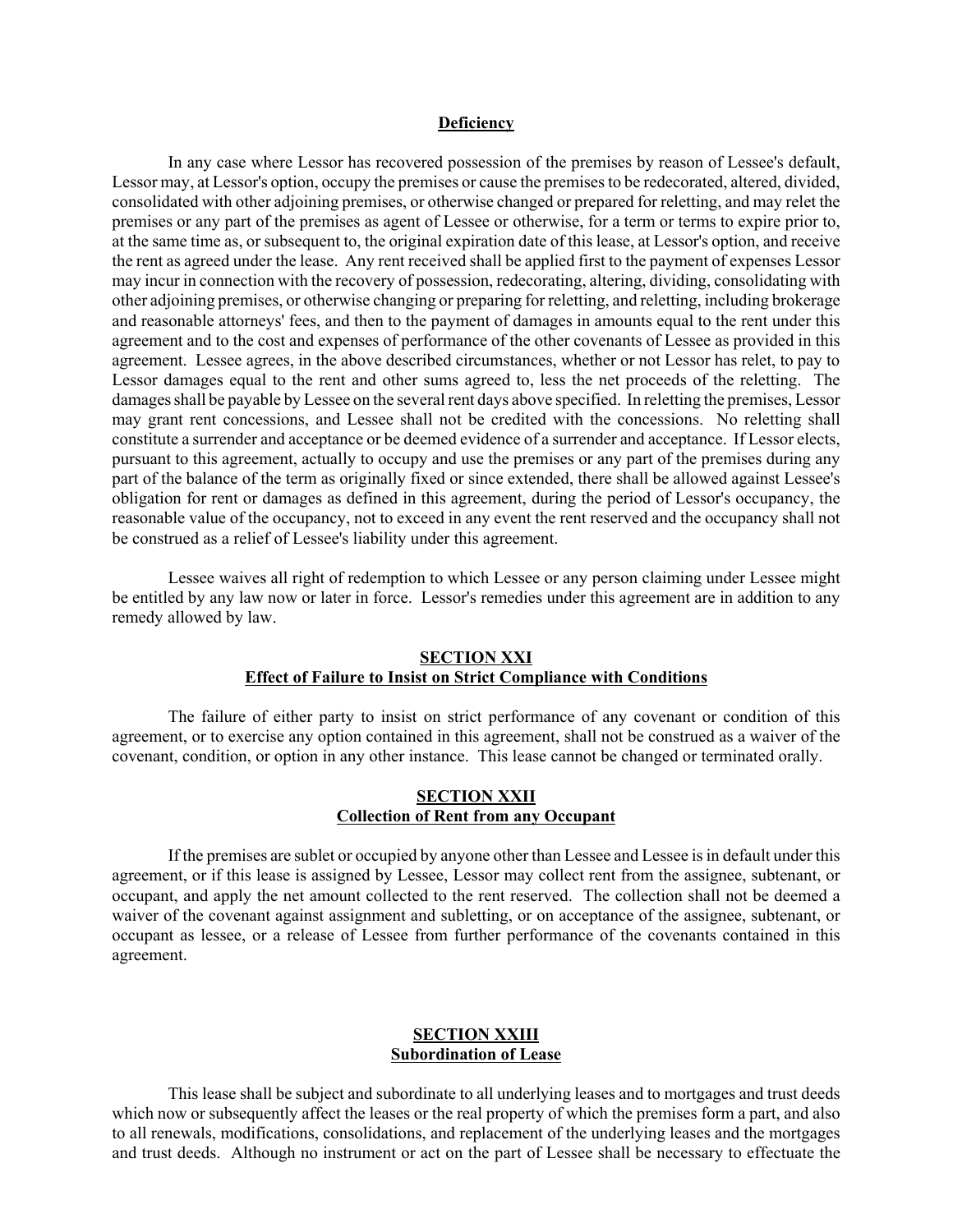subordination, Lessee will, nevertheless, execute and deliver instruments confirming the subordination of this lease as may be desired by the holders of the mortgages and trust deeds or by any of the Lessors under the underlying leases. Lessee agrees to appoint Lessor attorney in fact, irrevocably, to execute and deliver any of the above described instrument for Lessee. If any underlying lease to which this lease is subject terminates, Lessee shall, on timely request, attorn to the owner of the reversion.

# **SECTION XXIV Security Deposit**

Lessee agrees to deposit with Lessor upon signing of this lease the sum of \$220.00 as security for the performance of Lessee's obligations under this lease, including without limitation the surrender of possession of the premises to Lessor as provided in this agreement. If Lessor applies any part of the deposit to cure any default of Lessee, Lessee shall upon demand deposit with Lessor the amount applied so that Lessor shall have the full deposit on hand at all times during the term of this lease. Lessee's deposit will be returned at upon termination of the lease if the premises are retuned in acceptable condition.

### **SECTION XXV Lessor's Right To Cure Lessee's Breach**

If Lessee breaches any covenant or condition of this lease, Lessor may, on reasonable notice to Lessee (except that no notice need be given in case of emergency), cure the breach at the expense of Lessee. The reasonable amount of all expenses, including attorneys' fees, incurred by Lessor in curing the breach, whether paid by Lessor or not, shall be deemed additional rent payable on demand.

# **SECTION XXVI Mechanics Lien**

Lessee shall within fifteen (15) days after notice from Lessor discharge any mechanics liens for materials or labor claimed to have been furnished to the premises on Lessee's behalf.

### **SECTION XXVII Notices**

Any notice by either party to the other shall be in writing and shall be deemed proper only if delivered personally or sent by registered or certified mail in an addressed postpaid envelope; if to Lessee, at the above described building (209 East Summit Street, Kent, Ohio 44240); if to Lessor, at 215 E. Summit Street, Kent, Ohio 44240; or, to either, at another address as Lessee or Lessor, respectively, may designate in writing. Notice shall be deemed properly given, if delivered personally, upon delivery, and if mailed, upon the third day after mailing.

# **SECTION XXVIII Lessor's Right To Inspection, Repair, and Maintenance**

Lessor may enter the premises at any reasonable time, upon adequate notice to Lessee (except that no notice need be given in case of emergency) for the purpose of inspection or to make repairs, replacements, or additions in, to, on and about the premises or the building, as Lessor deems necessary or desirable. Lessee shall have no claim or cause of action against Lessor by reason of entry for these purposes except as provided in Section XXXIII of this agreement.

The Lessee agrees to meet with Community Development Department and other City staff on an annual basis to assess the Lessee's progress towards growth strategies and attainment of goals that were agreed to during the original application process.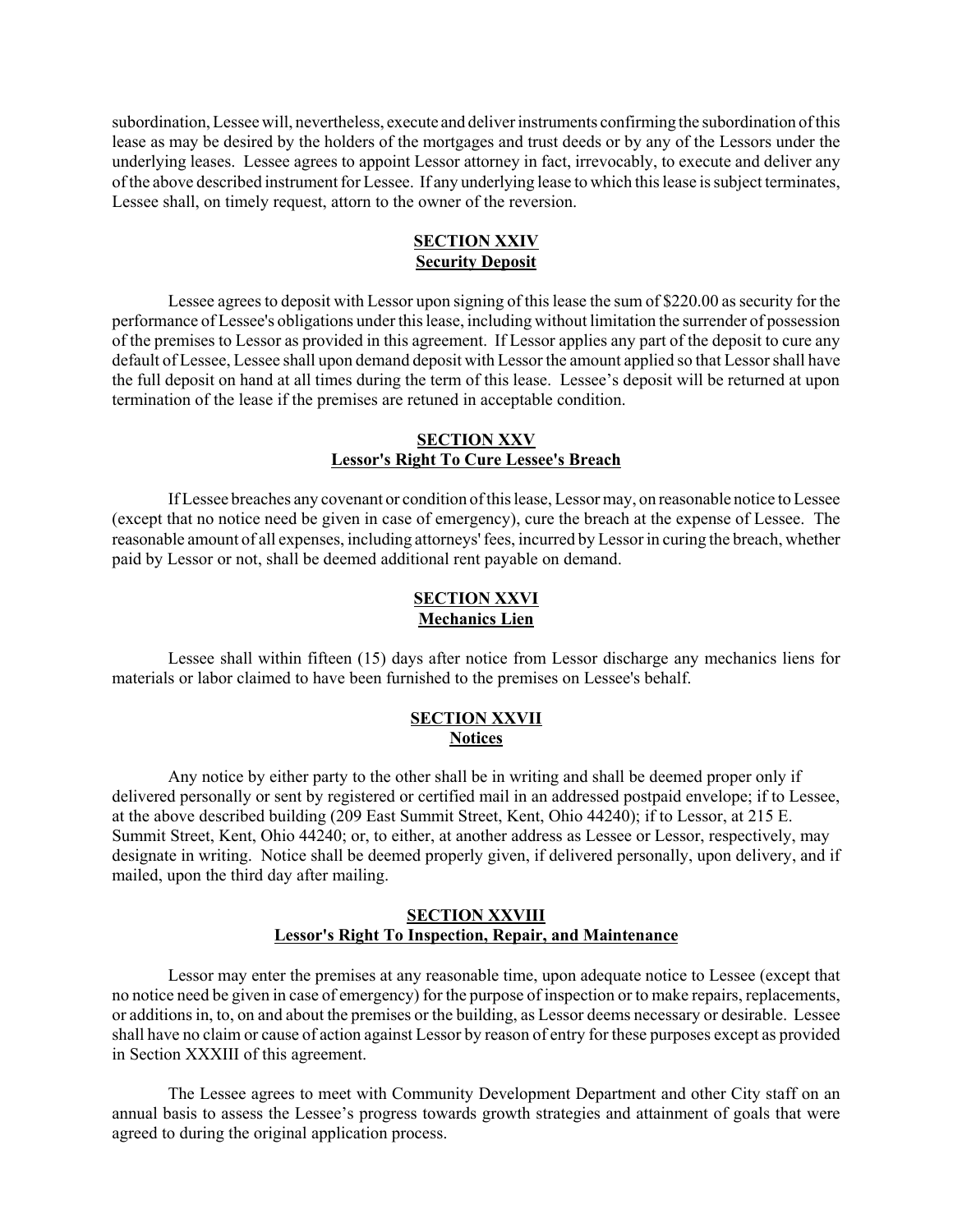### **SECTION XXIX Interruption of Services or Use**

Interruption or curtailment of any service maintained in the building, if caused by strikes, mechanical difficulties, or any causes beyond Lessor's control whether similar or dissimilar to those enumerated, shall not entitle Lessee to any claim against Lessor or to any abatement in rent, and shall not constitute constructive or partial eviction, unless Lessor fails to take such measures as may be reasonable in the circumstances to restore the service without delay. If the premises are rendered untenantable in whole or part, for a period of fifteen (15) business days, due to repairs, replacements, or additions, other than those made with Lessee's consent or caused by misuse or neglect by Lessee or Lessee's agents, servants, visitors, or licensees, there shall be a proportionate abatement of rent during the period of untenantability.

### **SECTION XXX Conditions of Lessor's Liability**

Lessee may not claim a constructive eviction from the premises unless Lessee has first notified Lessor in writing of the condition or conditions giving rise to the eviction, and, if the complaints are justified, unless Lessor fails within a reasonable time after receipt of notice to remedy the conditions.

# **SECTION XXXI Lessor's Right To Show Premises**

Lessor may show the premises to prospective purchasers and mortgagees and, during the six (6) months prior to termination of this lease, to prospective tenants, during business hours upon reasonable notice to Lessee.

## **SECTION XXXII Effect of Other Representations**

No representations or promises shall be binding on the parties to this agreement except those representations and promises contained in this agreement or in some future writing signed by the party making the representations or promises.

# **SECTION XXXIII Peaceful Enjoyment**

Lessor covenants that if, and for as long as Lessee pays the rent, and any additional rent as provided in this agreement, and performs the covenants of this lease, Lessee shall peaceably and quietly have, hold, and enjoy the premises for the term mentioned, subject to the provisions of this lease.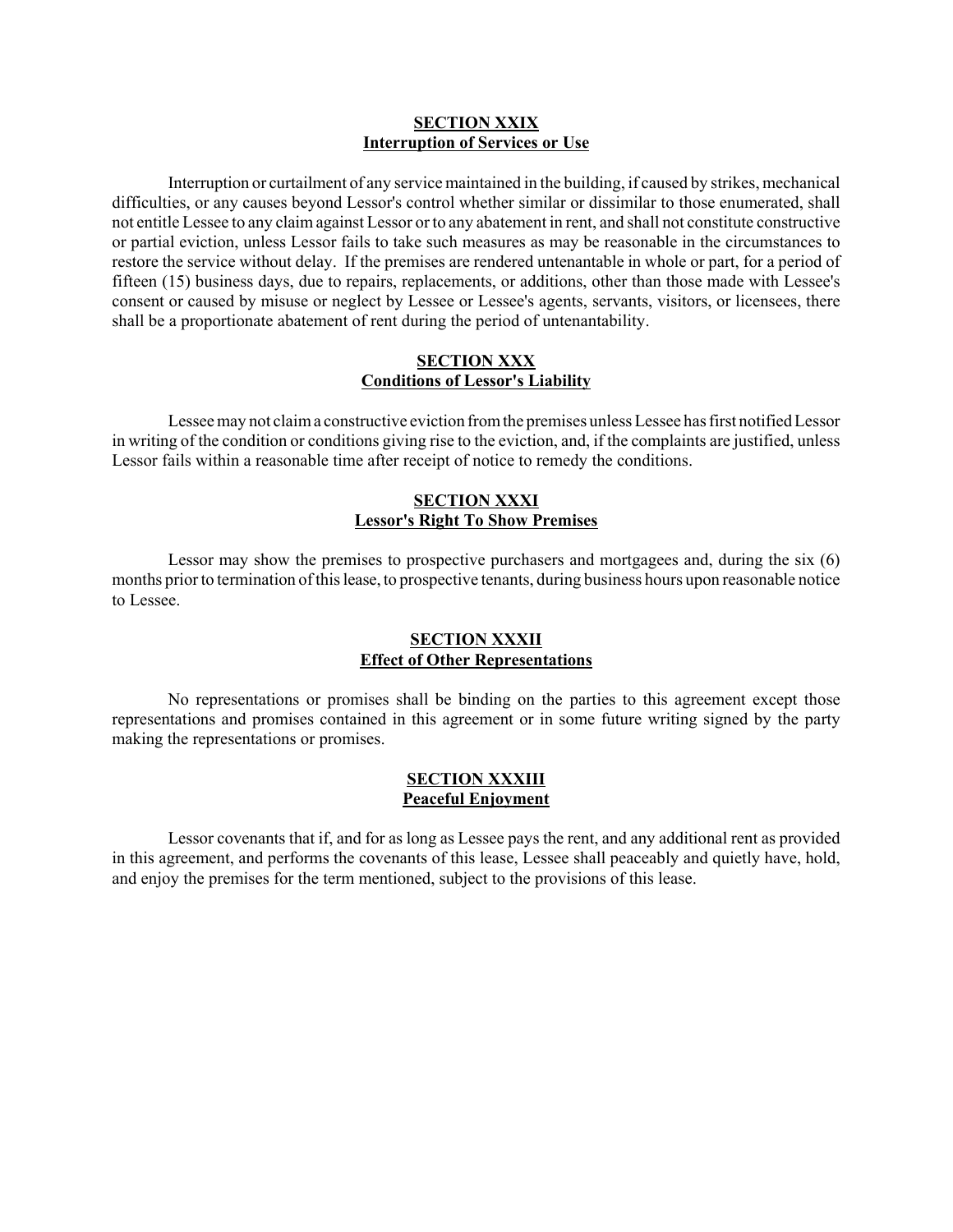# **SECTION XXXIV Lessee's Certification as to Force and Effect of Lease**

Lessee shall, from time to time, upon not less than five (5) days' prior written request by Lessor, execute, acknowledge, and deliver to Lessor a written statement certifying that the lease is unmodified and in full force and effect, or that the lease is in full force and effect as modified and listing the instruments of modification; the dates to which the rents and other charges have been paid; and, whether or not to the best of Lessee's knowledge Lessor is in default under this lease and, if so, specifying the nature of the default. It is intended that any statement delivered according to this Section may be relied upon by a prospective purchaser of Lessor's interest or mortgagee of Lessor's interest or assignee of any mortgage upon Lessor's interest in the building.

### **SECTION XXXV Waiver of Jury Trial**

To the extent permitted by law, the parties waive trial by jury in any action or proceeding brought in connection with this lease or the premises.

# **SECTION XXXVI Section Headings**

The section headings in this lease are intended for convenience only and shall not be taken into consideration in any construction or interpretation of this lease or any of its provisions.

### **SECTION XXXVII Binding Effect on Successors and Assigns**

The provisions of this lease shall apply to, bind, and inure to the benefit of Lessor and Lessee and their respective heirs, successors, legal representatives, and assigns. It is understood that the term "Lessor" as used in this lease means only the owner, a mortgagee in possession, or a term Lessee of the building, so that in the event of any sale of the building or of any lease of the building, of if a mortgagee takes possession of the premises, the Lessor named in this agreement shall be entirely freed and relieved of all covenants and obligations of Lessor subsequently accruing under this agreement. The purchaser, the term Lessee of the building, or the mortgagee in possession has assumed and agreed to carry out any and all covenants and obligations of the Lessor under this agreement.

### **SECTION XXXVIII Insurance**

1. Lessee shall protect, save harmless and indemnify Lessor against and from (i) any penalties, damages, charges or costs (including reasonable attorneys fees) imposed or resulting from any violation of any law, order of governmental agency or ordinance by Lessee, (ii) all claims, losses, costs, damages or expenses (including reasonable attorneys' fees) arising out of or from Lessee's occupancy of the Premises, and (iii) any and all losses, costs, damages or expenses (including reasonable attorneys' fees) arising out of any failure of Lessee in any material respect to comply with or perform all of the requirements and provisions of this Lease.

2. Lessee shall, at Lessee's cost and expense, procure and continue in force, in the name of Lessor, Lessor's mortgagee(s) and Lessee, as their interests may appear, general liability insurance coverage against injuries to persons and property occurring in**,** or upon the Premises, during the term of this Lease, such insurance at all times to be in a single limit amount of not less than \$500,000 per incident and One Million Dollars (\$1,000,000) in the aggregate. Such insurance shall be written with a company or companies authorized to engage in the business of general liability insurance in the State of Ohio, and there shall be